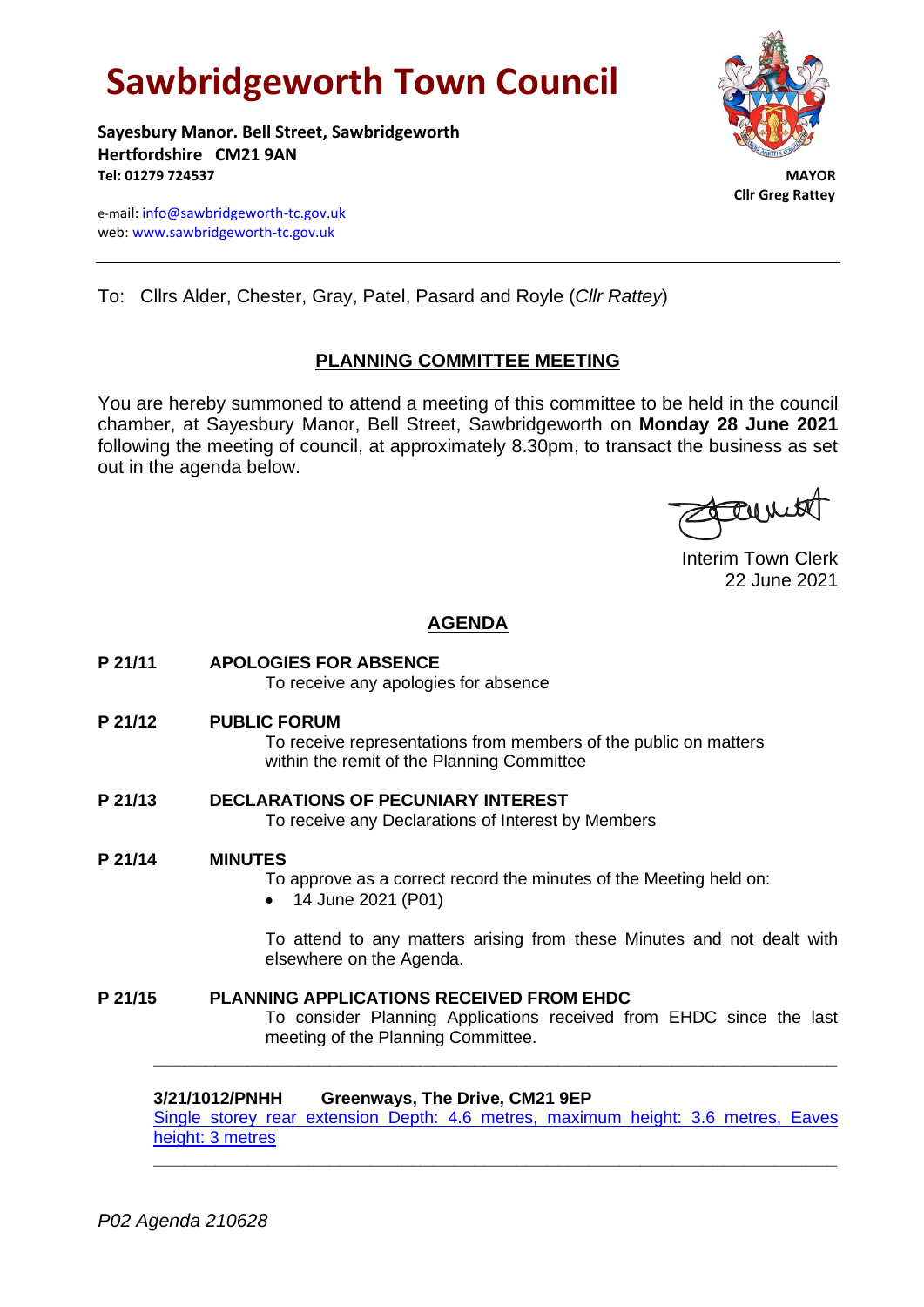## **3/21/1291/HH 77 The Crest, CM21 0ES**

[Two storey side and rear extension, replacement of garage, erection of canopy to front,](https://publicaccess.eastherts.gov.uk/online-applications/applicationDetails.do?activeTab=documents&keyVal=QT1WGWGLMOO00)  [replacement of cladding with painted render, existing driveway to be enlarged and](https://publicaccess.eastherts.gov.uk/online-applications/applicationDetails.do?activeTab=documents&keyVal=QT1WGWGLMOO00)  [enlargement of dropped kerb](https://publicaccess.eastherts.gov.uk/online-applications/applicationDetails.do?activeTab=documents&keyVal=QT1WGWGLMOO00)

**\_\_\_\_\_\_\_\_\_\_\_\_\_\_\_\_\_\_\_\_\_\_\_\_\_\_\_\_\_\_\_\_\_\_\_\_\_\_\_\_\_\_\_\_\_\_\_\_\_\_\_\_\_\_\_\_\_\_\_\_\_\_\_\_\_\_**

**\_\_\_\_\_\_\_\_\_\_\_\_\_\_\_\_\_\_\_\_\_\_\_\_\_\_\_\_\_\_\_\_\_\_\_\_\_\_\_\_\_\_\_\_\_\_\_\_\_\_\_\_\_\_\_\_\_\_\_\_\_\_\_\_\_\_**

**\_\_\_\_\_\_\_\_\_\_\_\_\_\_\_\_\_\_\_\_\_\_\_\_\_\_\_\_\_\_\_\_\_\_\_\_\_\_\_\_\_\_\_\_\_\_\_\_\_\_\_\_\_\_\_\_\_\_\_\_\_\_\_\_\_\_**

## **3/21/1358/HH Roselands, Bell Street, CM21 9AN**

[Replacement windows](https://publicaccess.eastherts.gov.uk/online-applications/applicationDetails.do?activeTab=documents&keyVal=QTEJXXGLMTA00)

## **3/21/1546/HH Orion, London Road, Spellbrook**

[Erection of a single storey rear extension, insertion of door to side and rear, insertion of](https://publicaccess.eastherts.gov.uk/online-applications/applicationDetails.do?activeTab=documents&keyVal=QUHFZFGLFG300)  [windows to flank elevations and widening of window to rear,](https://publicaccess.eastherts.gov.uk/online-applications/applicationDetails.do?activeTab=documents&keyVal=QUHFZFGLFG300) insertion of 3 rooflights and replacement [of entrance gates](https://publicaccess.eastherts.gov.uk/online-applications/applicationDetails.do?activeTab=documents&keyVal=QUHFZFGLFG300)

**\_\_\_\_\_\_\_\_\_\_\_\_\_\_\_\_\_\_\_\_\_\_\_\_\_\_\_\_\_\_\_\_\_\_\_\_\_\_\_\_\_\_\_\_\_\_\_\_\_\_\_\_\_\_\_\_\_\_\_\_\_\_\_\_\_\_**

**\_\_\_\_\_\_\_\_\_\_\_\_\_\_\_\_\_\_\_\_\_\_\_\_\_\_\_\_\_\_\_\_\_\_\_\_\_\_\_\_\_\_\_\_\_\_\_\_\_\_\_\_\_\_\_\_\_\_\_\_\_\_\_\_\_\_**

**P 21/16 LATE PLANNING APPLICATIONS** To deal with Planning Applications received from EHDC following the Publication of this Agenda and received before 25 June 2021

#### **P 21/17 PLANNING DECISIONS MADE BY EHDC** To receive Planning Decisions from EHDC.

## **3/21/0630/HH High Trees, 8 Beech Drive, CM21 0AA**

Part two storey and part first floor rear extension *STC Comment:* No objection *EHDC Decision:* Granted **\_\_\_\_\_\_\_\_\_\_\_\_\_\_\_\_\_\_\_\_\_\_\_\_\_\_\_\_\_\_\_\_\_\_\_\_\_\_\_\_\_\_\_\_\_\_\_\_\_\_\_\_\_\_\_\_\_\_\_\_\_\_\_\_\_\_**

## **3/21/0667/HH 11 Blenheim Close, CM21 0BE**

Conversion of two garages to habitable rooms; single storey rear extensions; loft conversion with roof lights and alterations to fenestration *STC Comment:* No objection *EHDC Decision:* Granted

**\_\_\_\_\_\_\_\_\_\_\_\_\_\_\_\_\_\_\_\_\_\_\_\_\_\_\_\_\_\_\_\_\_\_\_\_\_\_\_\_\_\_\_\_\_\_\_\_\_\_\_\_\_\_\_\_\_\_\_\_\_\_\_\_\_\_**

#### **3/21/0704/HH 20 Rowney Wood, CM21 0HR**

Single storey rear extension incorporating roof lantern *STC Comment:* No objection *EHDC Decision:* Granted

## **3/21/0772/HH 11 Farnham Close, CM21 0HB**

Proposed conversion of double garage to single garage and office, with associated elevational alterations **STC Comment:** No objection

**\_\_\_\_\_\_\_\_\_\_\_\_\_\_\_\_\_\_\_\_\_\_\_\_\_\_\_\_\_\_\_\_\_\_\_\_\_\_\_\_\_\_\_\_\_\_\_\_\_\_\_\_\_\_\_\_\_\_\_\_\_\_\_\_\_\_**

**\_\_\_\_\_\_\_\_\_\_\_\_\_\_\_\_\_\_\_\_\_\_\_\_\_\_\_\_\_\_\_\_\_\_\_\_\_\_\_\_\_\_\_\_\_\_\_\_\_\_\_\_\_\_\_\_\_\_\_\_\_\_\_\_\_\_**

*EHDC Decision:* Granted